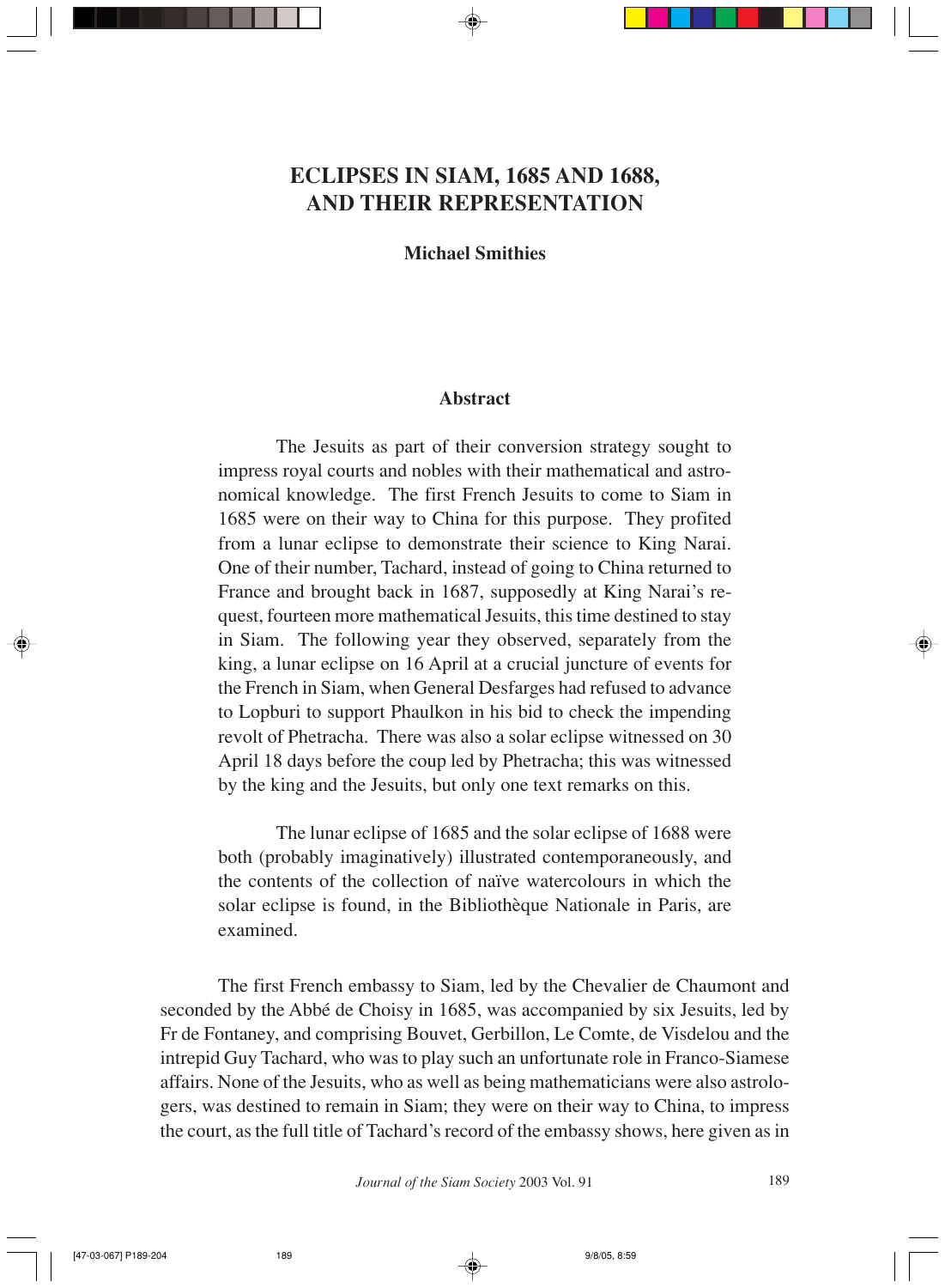190 MICHAEL SMITHIES

the 1688 London edition: *Relation of the Voyage to Siam performed by six Jesuits sent by the French King, to the Indies and China, in the Year 1685, with their Astrological Observations, and their remarks of Natural Philosophy, Geography, Hydrography, and History.* Siam was only a stopping-off place; the real aim was China, where Matteo Ricci had worked so effectively from the end of the sixteenth century.

The first batch of Jesuits sent to China via Siam in 1685 did not waste their time. Apart from all the prayers and masses on board, they took out their instruments at the first opportunity and did not hide their light under a bushel. They impressed the Dutch governor at the Cape with their calculations, and when in Batavia some went ashore to take observations at night. Only Choisy, though, mentions that on 16 June, nine days after leaving the Cape for Bantem, there was a lunar eclipse.

We observed this evening a lunar eclipse... The penumbra began at 6.15 in the evening, and the eclipse at 6.43 and 26 seconds. You can see that Father de Fontaney and I go into the greatest details. The eclipse was total for one hour ten minutes. We saw the reddish disk of the moon, smaller than when illuminated; with the telescope we saw a sort of vast plume covering the whole body of the moon. Our poor mandarins,<sup>1</sup> who make so much ado about the moon, came out of their lair, from which, in parenthesis, they never emerge, and came to see the piteous state it was in; they could not bear the sight of it, and went back to bed. (Choisy 1993: 89)

The other chroniclers of the outward journey, Chaumont, Forbin, Bouvet, and even Tachard, pass over the event in silence.

In Siam the Jesuits had to wait until they were in Lopburi for an occasion to show off their knowledge, for a lunar eclipse took place on 11 December 1685 and this time Tachard, the self-appointed recorder of the six Jesuits, did not hesitate to devote several pages to a description of the occasion and how much King Narai was interested in astronomy. Choisy is, as usual, more succinct: his entry for 11 December reads

<sup>&</sup>lt;sup>1</sup> The returning *khunnang*, Khun Pichit Maitri and Khun Phichai Walit, sent to France in 1684 to discover what had happened to the embassy of 1680 (lost a total wreck off Madagascar about the end of 1681).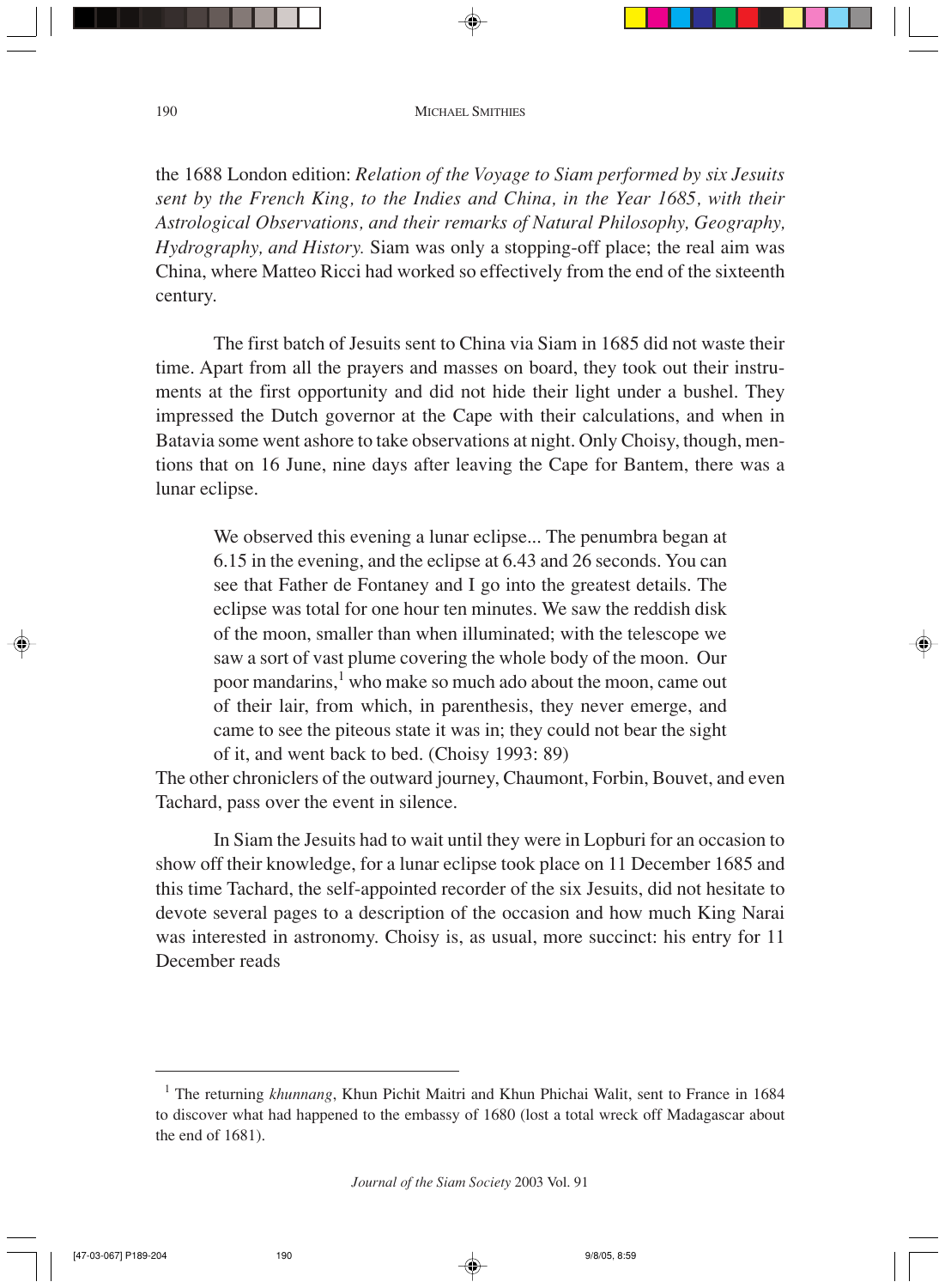Last night there was an eclipse of the moon, which began at a quarter past three in the morning. Father de Fontaney and his companions set up all their telescopes in a room next to that of the King, and His Majesty observed everything with them. He left behind on this occasion his seriousness, and permitted them to be at the same height as he, and showed himself much pleased. (Choisy 1993: 215)

Tachard's prolix account shows that the viewing of the eclipse took place at "Thlee-Poussonne" (Tale Chupson), a kind of Siamese Trianon a league outside Lopburi. The Jesuits

went to the Gallery where the observation was to be made. It was then near Three of the Clock in the Morning... We prepared a very good Telescope for [His Majesty] five foot long, in a Window of a Room that looked into the Gallery where we were... The King expressed a particular Satisfaction, seeing all the Spots of the Moon in the Telescope... He put several Questions to us during the Eclipse. He had a mind to look in a Telescope twelve foot long... He suffered us to rise and stand in his Presence, and would look in the Telescope after us, for we must needs set it to its Point when we presented it to him... (Tachard, 1688: 236-8)

This scene is visually recorded in his first *Voyage de Siam*... (1686, with many reprints). Van der Cruysse (1995: 459) noted that much of the success of Tachard's volume lay in the 'dozen very mediocre engravings' it contained (in fact there were thirty, though only thirteen dealt with Siam, the rest covering the Cape of Good Hope, Bantam, and Batavia). Engraving XXVI has as its legend a banner, in French, flying above *The Palace of Louvo from where the King of Siam observes a lunar eclipse.* The night scene shows King Narai at a balcony, looking into a long telescope, with a shadowy figure beside him probably meant to represent the Levantine favourite Constantine Phaulkon, six variously prostrating courtiers to the left, and to the right six squatting Jesuits looking through their instruments at the moon.

Michel Jacq-Hergoualc'h, in his catalogue of the exhibition *Phra Narai, Roi de Siam, et Louis XIV* held at the Musée de l'Orangerie, Paris, in 1986, notes that the vignettes in Tachard's book were drawn by Pierre-Paul Sevin and engraved in Paris by Cornelius-Martin Vermeulen, neither of whom accompanied the Jesuits, nor formed part of the ambassadorial retinue of Chaumont. The drawings and engravings were probably made in great haste after a few casual descriptions gleaned from the manuscript or possibly Tachard in person, and perhaps sketches which he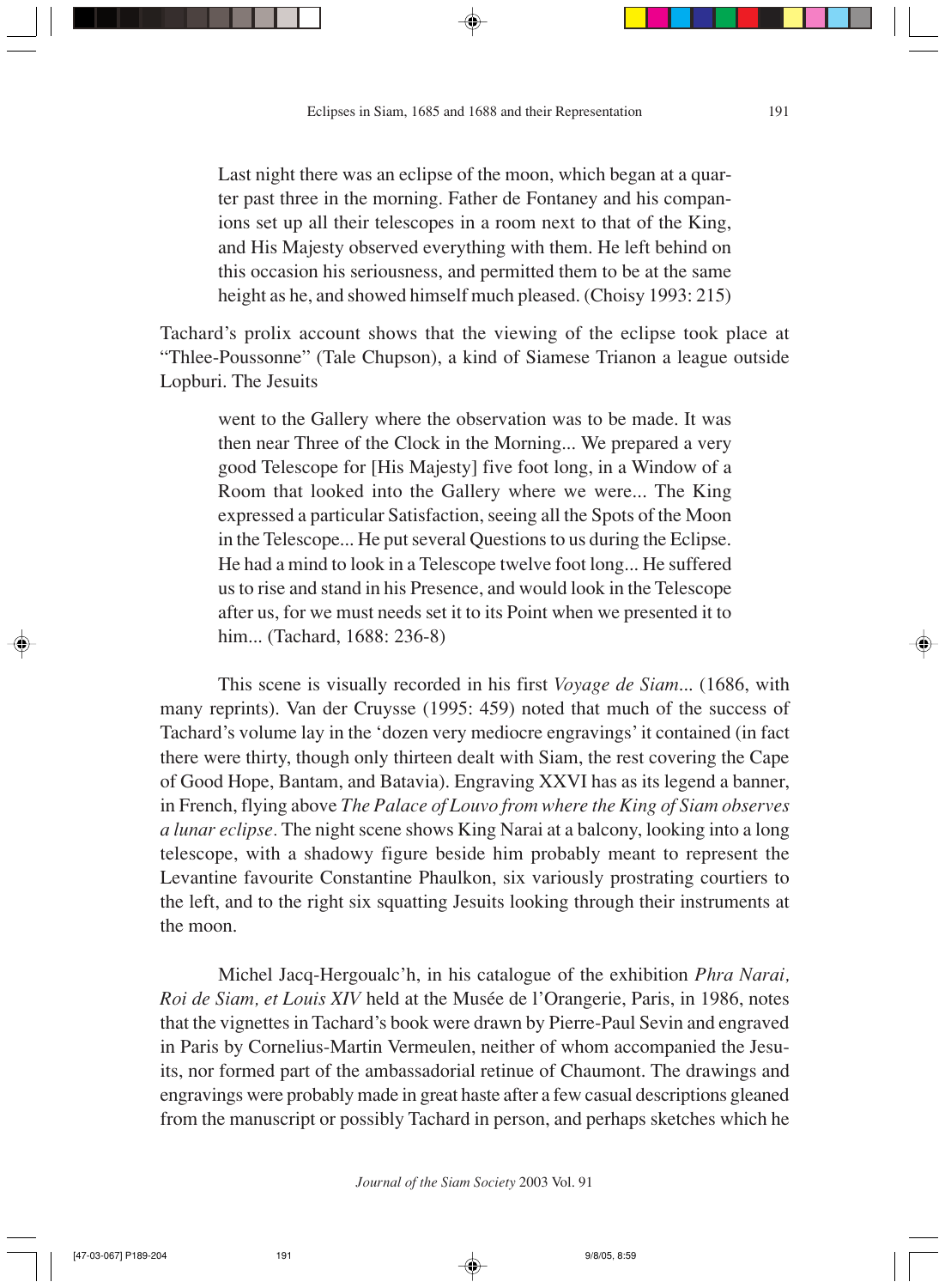192 MICHAEL SMITHIES



The lunar eclipse, illustrated in Tachard (1686)

may or may not have seen. The text of the book was probably ready for publication by the time he and the Chaumont embassy returned to France in June 1686, leaving the other five Jesuits in Siam to continue their journey to China, which they did with some difficulty.

A second French mission to Siam, led by the envoys extraordinary La Loubère and Céberet, was decided upon in Paris, and left Brest in March 1687 together with an expeditionary force commanded by General Desfarges with secret orders to take the ports of Bangkok and Megui by force if necessary. Also on board the five vessels taking the mission were the returning Tachard, with fourteen other royally-appointed Jesuits (one of whom was to die en route) skilled in mathematics and astrology, selected to impress King Narai with their knowledge; Phaulkon, then wielding much influence at the Siamese court, had suggested in a letter of December 1685 taken and recorded by Tachard (1688: 245) to Fr de La Chaize,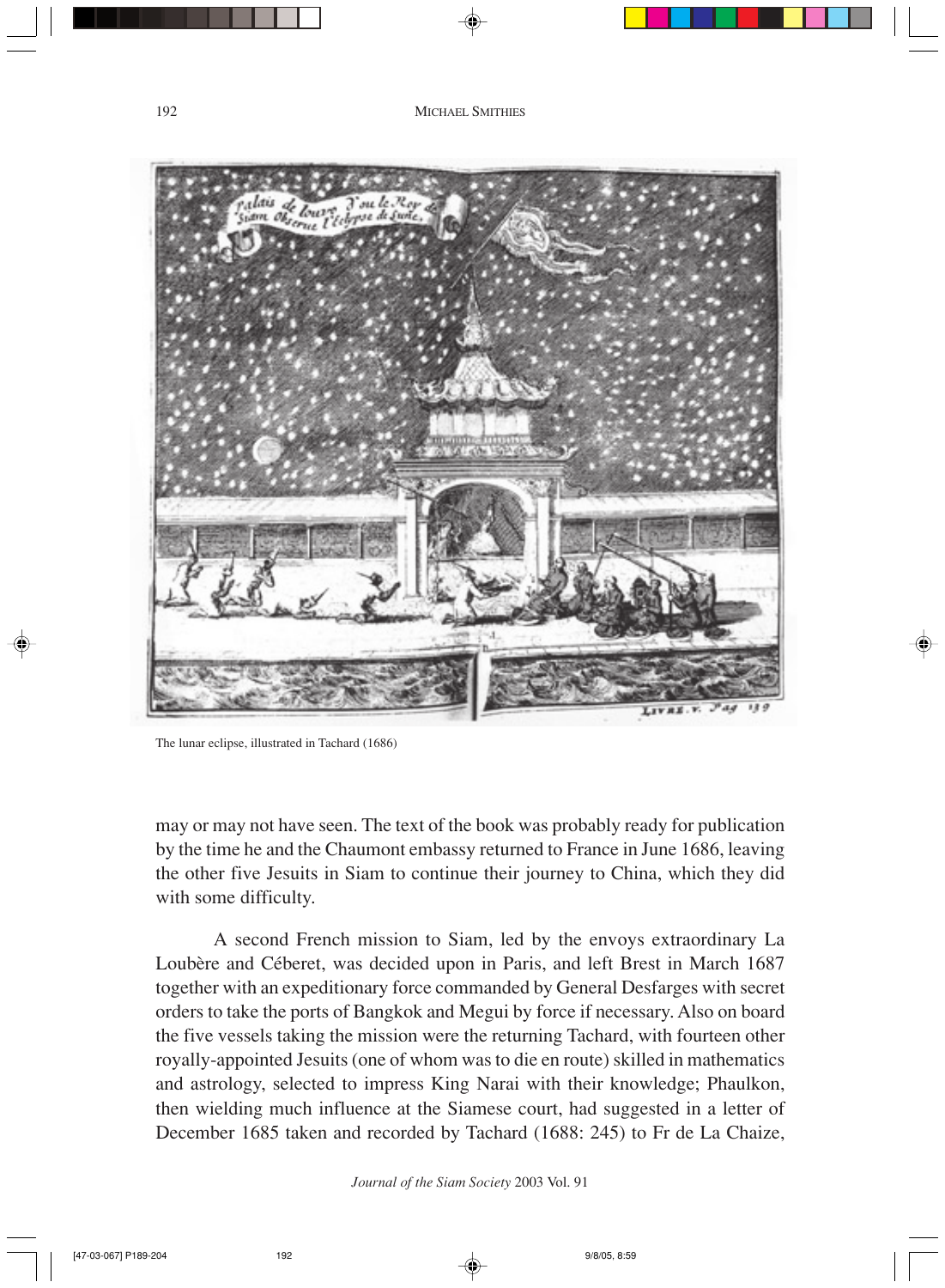Louis XIV's confessor, that twelve mathematical Jesuits would give the king much joy; Phaulkon doubtless hoped they would be useful in aiding the king's improbable conversion to Catholicism.

Tachard and his fellow-Jesuits in 1687 were able to witness a solar eclipse on 11 May at sea near the Tropic of Capricorn. They had been alerted to this by the director of the Paris observatory, Cassini, before their departure from France. Tachard's account of his second journey to Siam is stuffed with extracts taken from the writings, usually acknowledged, of others; in this case it is Fr Richaud who provides the text describing the eclipse (Tachard 1689: 30-31). But Tachard's *Second Voyage*..., which had very little success and no relevant illustrations, only covers the period from the departure from France to Tachard's leaving Siam at the beginning on January 1688, as the personal representative of King Narai to Louis XIV and Pope Innocent XI. On his departure Fr Le Royer became the superior of the remaining twelve, who appear to have mostly stayed together close to the court in Lopburi, where three spent their days in Thai monasteries learning the royal language, *rajasap*.

There were no less than three eclipses visible in Siam in 1688. The first occurred at a crucial juncture of events for the French. Phaulkon had summoned Desfarges to Lopburi on 31 March or 1 April 1688 to discuss what to do about the plot being hatched by Phetracha against himself and King Narai. Phaulkon managed to arrange a brief audience with the king, Desfarges agreed to return to Bangkok, select around eighty men (the number varies, though Desfarges himself says seventy men and five officers) and return to Lopburi to nip the plot in the bud (Smithies 2002: 28). He selected his best men, got as far as Ayutthaya, and there allowed himself to be persuaded by Véret, the head of the French East Indies Company godown in Ayutthaya, who detested Phaulkon, and the Abbé de Lionne (then also Bishop of Rosalie), maintaining that the city was full of rumours that King Narai - whom Desfarges had seen a couple of days previously - was dead, that it was a plot of Phaulkon's to have the French support him at this moment of crisis, and that the way from Ayutthaya to Lopburi was full of troops ready to attack the handful of French. Louis Laneau, Bishop of Metellopolis, the head of the French Foreign Missions in Siam, sensibly suggested sending a messenger to Lopburi to find out the truth of the situation. Lieutenant Le Roy was selected and arrived in Lopburi, without meeting any troops en route, to find everything quiet. The relevant texts give details.

The usually reliable, and still unpublished anonymous text *Relation des principales circonstances qui sont arrivées dans la Révolution du Royaume de Siam en l'année 1687* (with a clearly wrong date probably added by someone other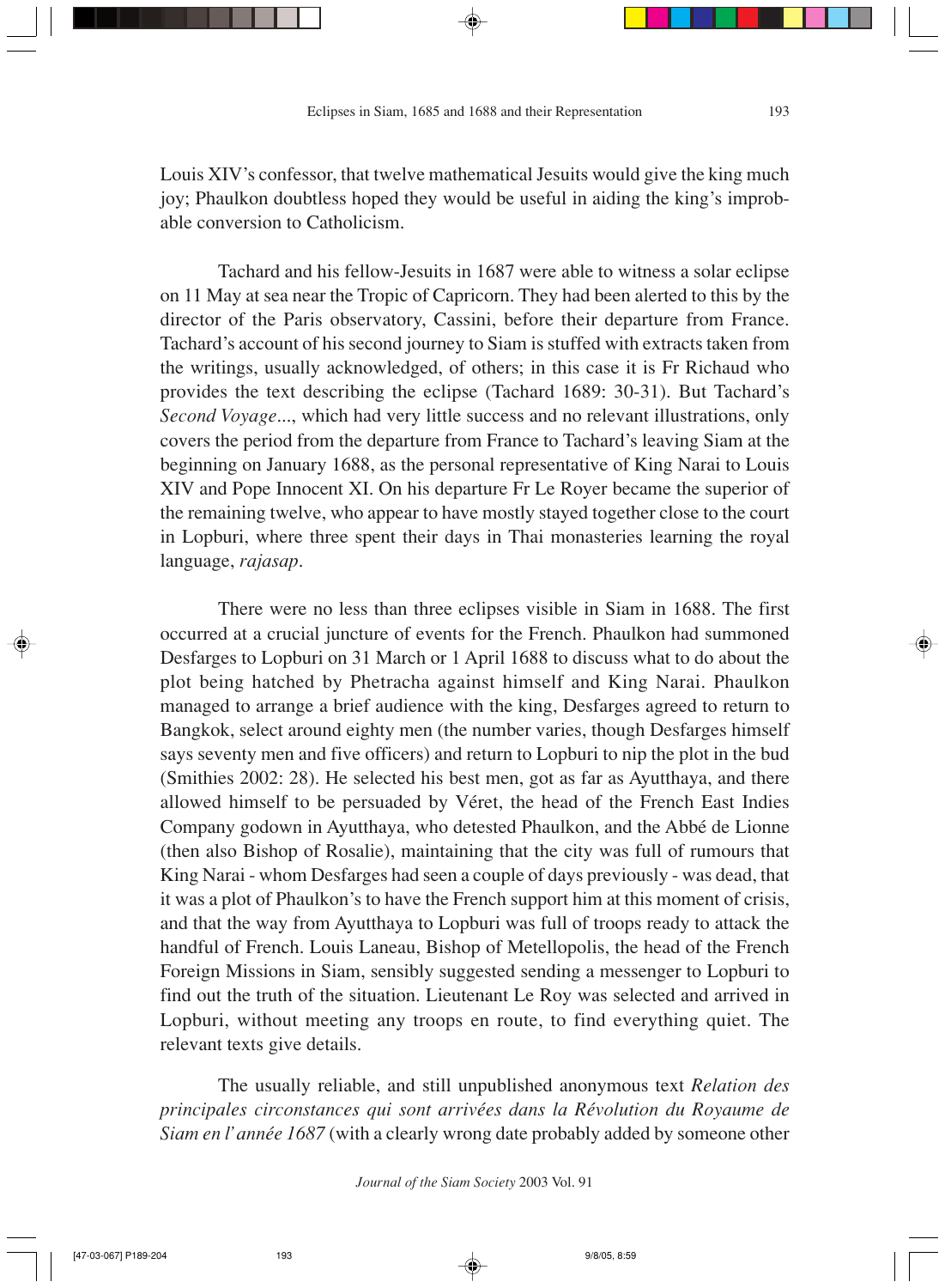than the author), is very informative in the matter of the lunar eclipse:

It was therefore resolved to send an officer to Louvo to see if the warnings of Véret were justified, to inform M. de Constance of the cause of his [Desfarges'] delay in arriving, and during the interval M. Desfarges would leave [the city of] Siam with his troops to go and station himself two leagues below the city. An infantry lieutenant was selected to take the letter [of Desfarges], and after taking all precautions which a man could take who did not want to be surprised, he hid it in the knot of his wig, and only travelled through the fields. But he was quite astonished to see that these precautions were pointless, and all he met with on his journey were elephants, horses, barges and palanquins which M. de Constance had sent half-way to receive M. Desfarges and his troops. As soon as this officer had arrived at Louvo, where he expected to see at least great agitation and people under arms, he was very surprised to find everything completely quiet, both at the house of the Jesuit Fathers, who were observing a lunar eclipse at the same time as the king was doing the same thing in his palace, and he sent questions to them from time to time about this eclipse, and at the house of M. de Constance everything was quite normal. (BN Ms Fr 6105, ff.12r-v)

The king and the Jesuits watched the lunar eclipse (since it was at night it could not be otherwise), but the king did so separately in his palace, and the Jesuits in their house. There is no mention of Phetracha, and Phaulkon was not indicated at being present at the viewing of the eclipse.

The anonymous, badly spelt and poorly penned *Relation de se qui cest pasé a Louvo*... confirms that

Mr Desfarges sent a lieutenant who found everything calm in Louvo and saw no disturbance. He went first of all to the Jesuit fathers who had observed that night a lunar eclipse, about which the king himself had asked for explanations which these Fathers gave him; from there he went to the residence of Mr Constance where he found everything calm. (AN Col. C1 24 f.142r)

The Missionary Fr Martineau, writing to the Directors of the Mission Etrangères in Paris on 12 July 1689 to summarize events which had occurred in 1688 and subsequently, wrote that Desfarges, after selecting his men to take to Lopburi, 'arrived in the town of Siam on 15 April, being Maundy Thursday'.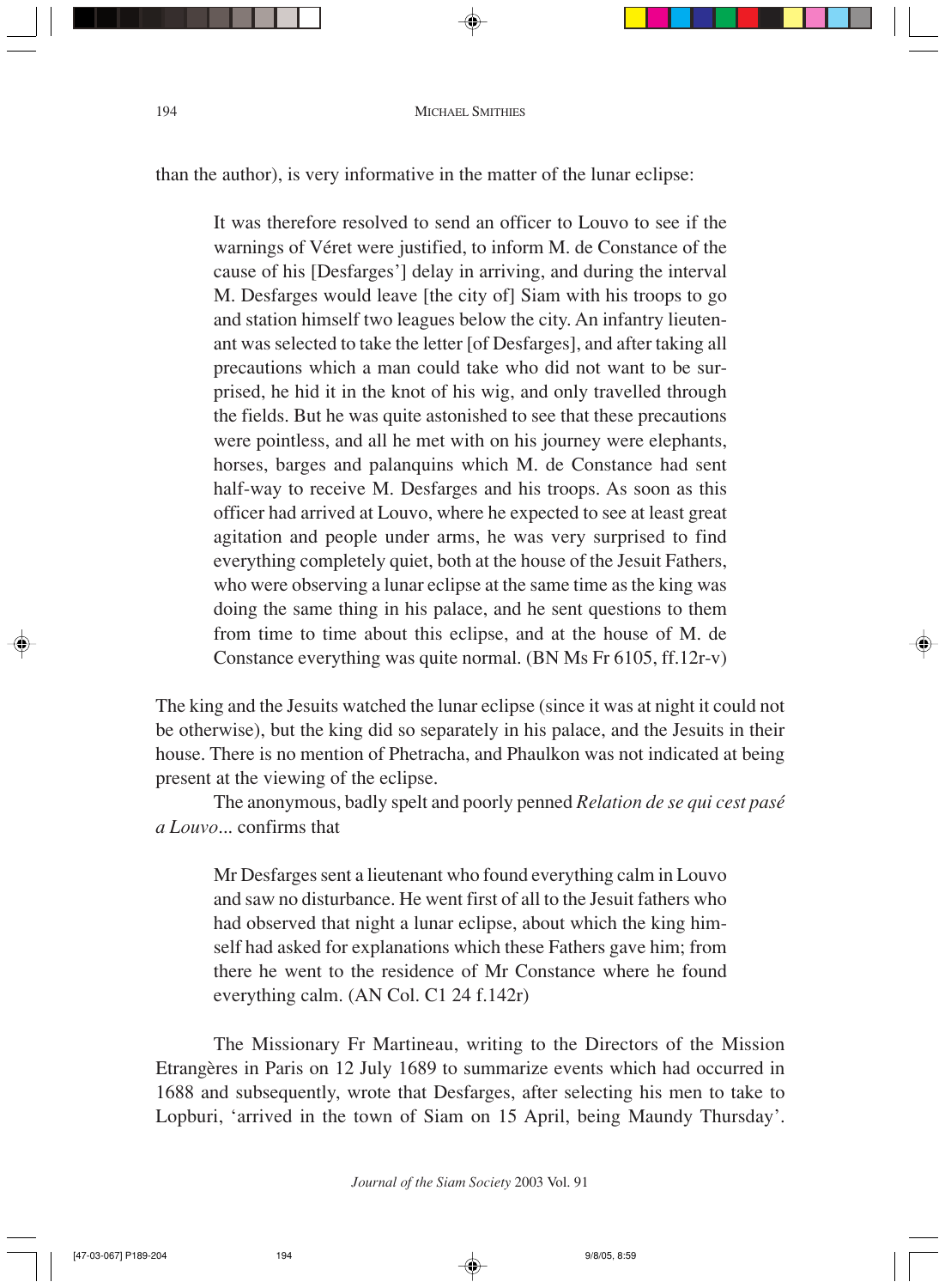#### Eclipses in Siam, 1685 and 1688 and their Representation 195

(Launay, 1920: 202) Le Roy is not named as messenger, but is said to have met on the way to Lopburi (where he arrived at midnight) 'many armed men' which caused Desfarges to decide to return to Bangkok. Nothing is said about the eclipse or its observation, but we are given a firm calendar date.

Two Jesuits, de Bèze and Le Blanc, both in Lopburi at the time, left detailed accounts of events in 1688. De Bèze's text was not published until  $1947<sup>2</sup>$  His comment is relevant: after listening to Laneau's advice, to explain to Phaulkon the rumours circulating in the capital,

one of the officers, Mr Le Roy, was sent off with a letter from the General to Constance... The bearer of this letter arrived in Louvo at 1 a.m. on Good Friday, but Constance had not yet retired to bed. After joining our [i.e. the Jesuits'] party in order to observe an eclipse of the Moon, he had then engaged in devotions before the Holy Sacrament, exposed in the Chapel...(Hutchinson, 1969: 84<sup>3</sup>)

His fellow Jesuit, Le Blanc, published in 1692 his account of events of 1688. He does not name Le Roy, but says an officer was secretly sent to observe the state of affairs on the way to and in Lopburi.

He arrived at midnight...[and] reached the city gates... but he was very surprised to find the gates open as usual... He found no one in the streets, but everywhere a total silence and darkness. He went to the house of the Jesuit Fathers where he was still more frightened, when he found the outer door open, and was in no doubt that everyone had perished. But he was soon reassured on hearing the laughter and voices of the French workmen who lived in a courtyard of the house. There was that night a lunar eclipse. The Fathers had observed it, M. and Mme Constance with two Portuguese relatives of theirs had out of curiosity taken part in the observation. The king was also observing the eclipse in his palace with his Brahmin astrologer, and even sent to the Fathers a mandarin to ask them several questions. In this measure was the court in total tranquillity, since the night was spent in such a peaceful occupation. (Le Blanc, 2003: 30-31).

<sup>&</sup>lt;sup>2</sup> It badly needs reprinting; only one copy apparently exists in Paris.

 $3$  There is an editorial parenthesis at the time of 1 a.m., '[16 April 1687].' Hutchinson may have checked this in the texts or in a perpetual calendar, but made a proofing error in the year.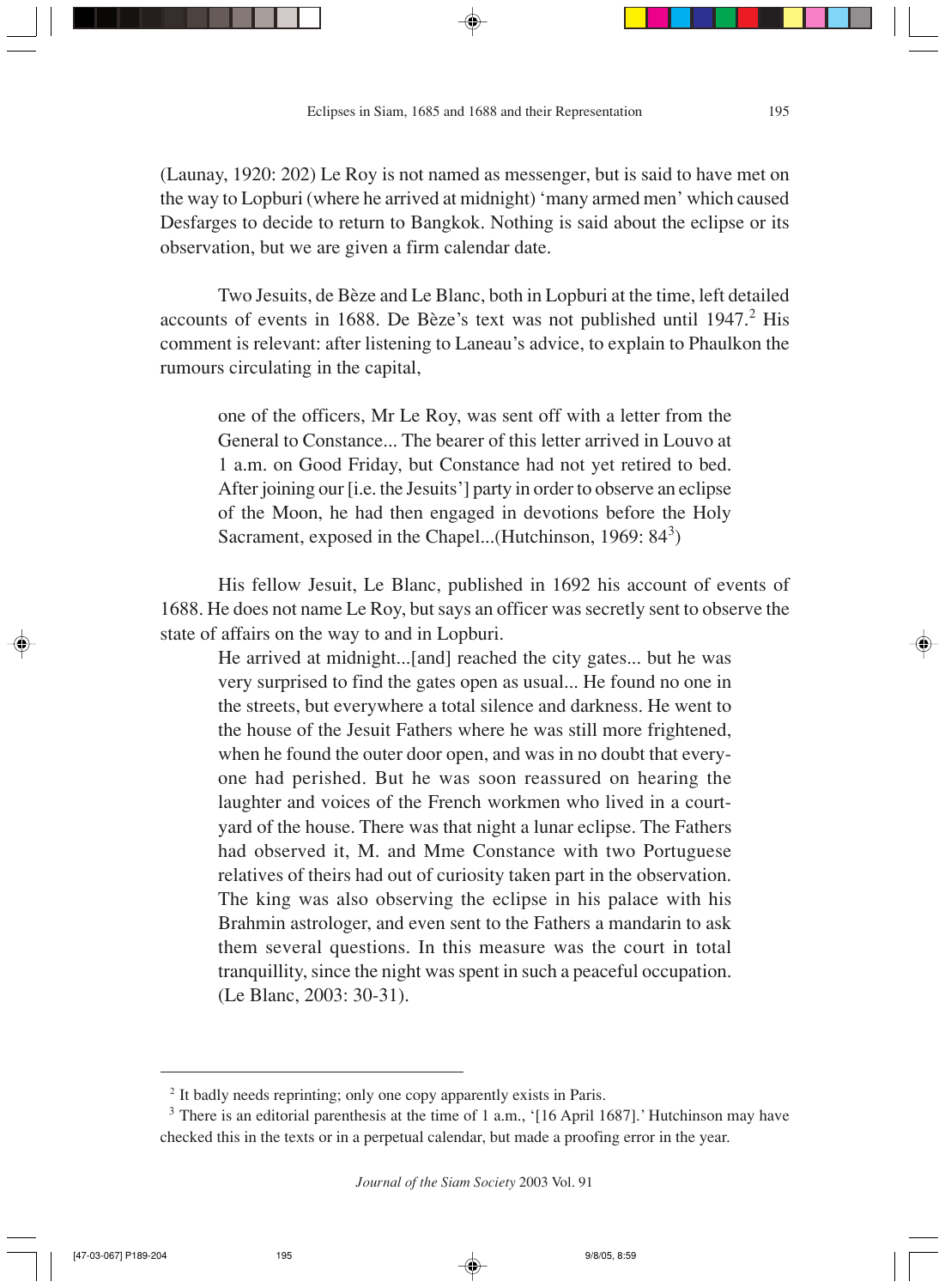

The 1688 solar eclipse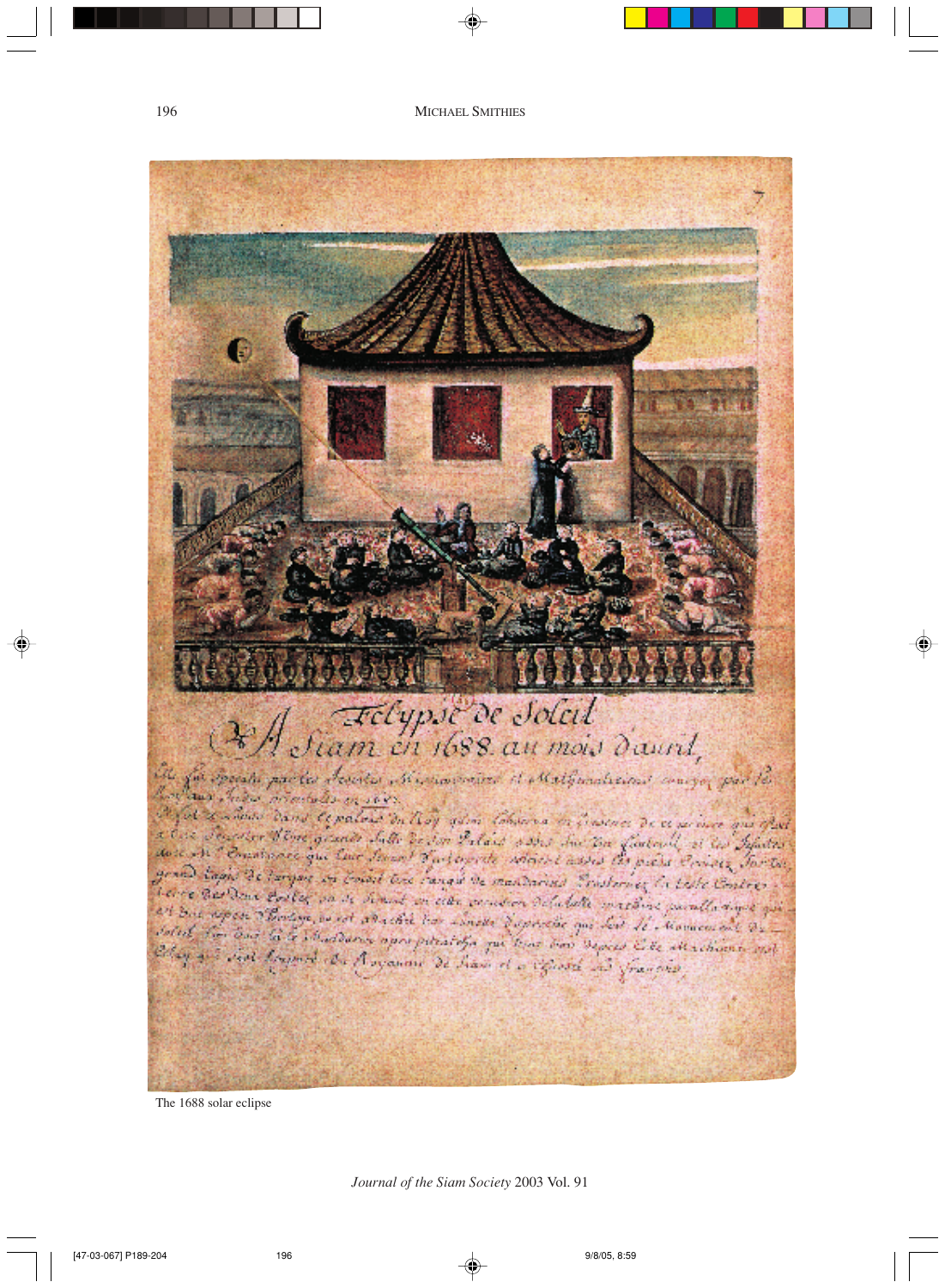The two Jesuits make clear that the lunar eclipse was observed by the Jesuits at their house in the company of Phaulkon and others of his party. De Bèze supplies indirectly a date for the event (16 April). Le Blanc gives no date, but specifies that Desfarges arrived in Ayutthaya from Bangkok on 15 April. He also makes clear that the king observed the eclipse in his palace, and sent a mandarin with some questions about the event to the Jesuits, though his text does not indicate if the mandarin was sent once or several times, as Anon.6105 claims.

Other relevant texts (of Beauchamp, Saint Vandrille, La Touche, Véret, the pro-Dutch *Relation succincte*...) make no mention of the lunar eclipse on 15-16 April though do deal with the departure of Le Roy for Lopburi.

According to a perpetual calendar (see note 4 below), another lunar eclipse was visible in Siam on 9 October 1688. No reference to this has been found by us in any text. The French, holed up in their fort in Bangkok, were undoubtedly far too preoccupied with the unexpected arrival of Madame Phaulkon in the fort on 4 October, only to be forced out, on Desfarges' orders, by Beauchamp on 18<sup>th</sup> (see *Relation de se qui cest pasé*...ff.162r-164v).

There was yet another eclipse to be seen in Siam in April 1688, this time solar. Astonishingly, only Beauchamp appears to note this, when still in Lopburi, eight pages after mentioning the Le Roy mission:

Mr Constance, who only saw the king with difficulty, though every day he went to the palace, to dissuade me of the view held that he was dead, took me with him, and when His Majesty was passing to see his elephants he presented me to thank him for the thousand *écus* he had caused to be given me. This monarch was in a chair carried on the shoulders of four men, accompanied by Phetracha. Mr Constance took advantage of this occasion to speak to him about an eclipse of the sun which was to occur in a few days; he asked if his health was strong enough to allow him to witness it, and [if so] the Jesuit Fathers would give him this pleasure. He replied he was, and he should bring them when the eclipse was to occur. Mr Constance brought the Jesuit Fathers to the palace; they set up their telescopes before the king who spent at most less than half an hour with them because the weather was not as good as one would have hoped. After that eclipse Mr Constance did not see the king... (Beauchamp ff.518v-519v)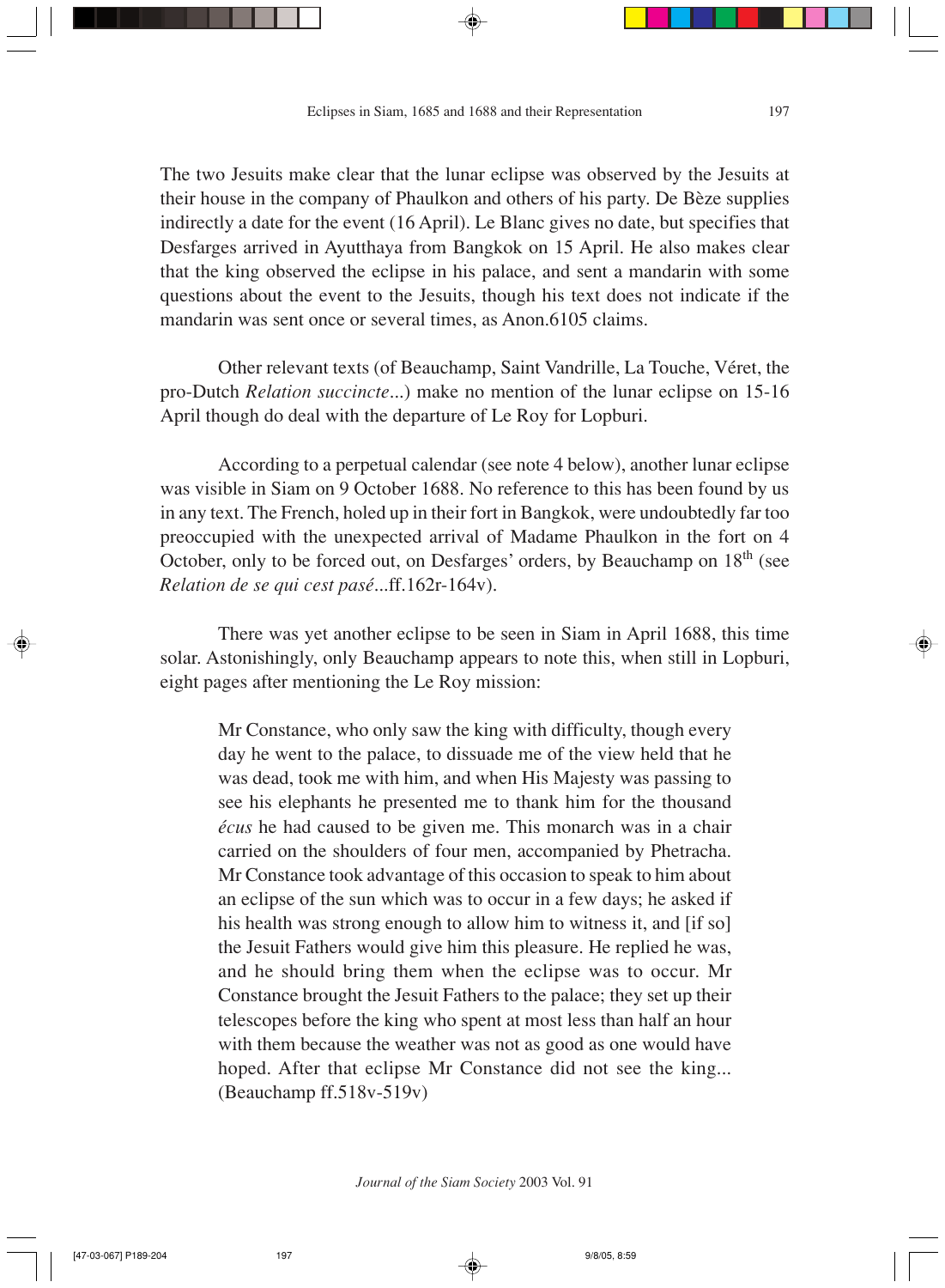This eclipse is confirmed, for China, by Le Comte (1696: 456-463), one of the six Jesuits who went to Siam in 1685. He witnessed it 'at the end of April in the year 1688' in 'Kiam Chéou...in the province of Chansi' (probably Changchih in Shansi), and notes it was also visible in other parts of China, namely 'Pekin and Ham-Chéou' (Beijing and Hangchow). The date of 30 April 1688 is also confirmed by a perpetual calendar program available on the internet,<sup>4</sup> which indicates the solar eclipse was visible in Siam. For Siamese, who disliked eclipses as much as Le Comte indicated the Chinese did (believing that the moon or sun was being devoured by a dragon, to avoid which they made as much noise as possible to frighten the dragon away), to have both a lunar and a solar eclipse within a couple of weeks must have increased a sense of general foreboding among the populace. Choisy's observation of the reaction of the two returning *khunnang* to the lunar eclipse of 16 June1685 has already been noted.

There exists an often reproduced naïve watercolour by an unknown artist showing King Narai watching this solar eclipse from a window in his palace, with a standing Jesuit nearby handing him an instrument, ten other Jesuits seated in a circle round a long telescope, a seated European wearing a wig in the circle on the palace side, and a small figure close to the telescope in the foreground, each of the two flanks of the circle decorated with six prostrate courtiers apiece, their heads bowed to the ground and their hands joined in reverence.

The legend for the solar eclipse scene reads (in French), after the title 'The eclipse of the sun at Siam in 1688 in the month of April',

This was viewed by the Missionary and Mathematician Jesuits sent by the King to the East Indies in 1687. It was at Louvo in the King's palace that it was observed in the presence of this prince who was at a window of a large Hall of His Palace seated in an armchair, and the Jesuits with Mr Constance who acted as interpreter for them were seated with their legs crossed on a large Turkish carpet. One saw on both sides a row of prostrate mandarins with their heads bowed down to the ground. On this occasion a fine parallactic machine, which is a kind of clock to which is attached a telescope that follows the Movement of the Sun, was used. There can be seen the mandarin Opra Pitratcha who came to see this machine close to. It is he who seized the Kingdom of Siam and chased out the French. (Van der Cruysse 1995: 461)

<sup>4</sup> For this information and for the textual reference for Le Comte, I am indebted to Monsieur Bernard Suisse, who notes that the program is called Calendar Magic, the site of which is http:// www.pcworld.com/downloads/file\_description/0,fid,944,00.asp.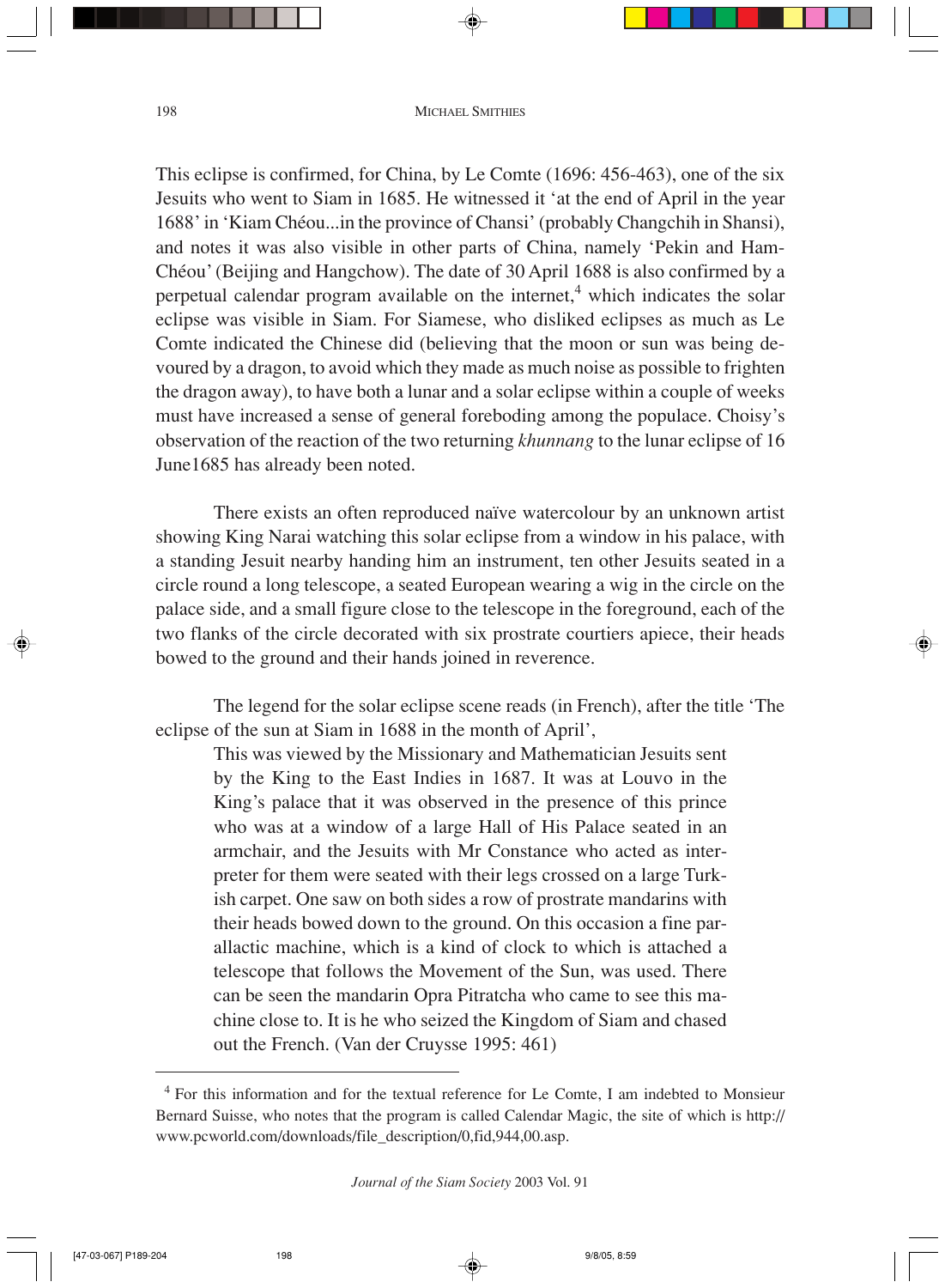This confirms Beauchamp's account (though does not give a precise date either), but whether Phetracha was present is doubtful; he was already suspected by Phaulkon of plotting against the king, and is unlikely, as a declared supporter of the Buddhist clergy ('pagodiste', as Le Blanc has it) to have welcomed being in the presence of several Jesuits. On the other hand, he may have chosen to go to the palace to keep an eye on what Phaulkon might say to the king, and, as seen from Beauchamp's text, was wont to accompany the king at a time when Phaulkon's star may have been waning.

The garrison adjutant Beauchamp had little time for Phaulkon once he saw which way the wind was blowing, and still less for the engineer Vollant des Verquains, who remained in Bangkok while Desfarges and then Le Roy were travelling to Lopburi. Vollant gives two entirely different versions of events in Lopburi on 16 April. In an unpublished letter written from prison in Middelburg, dated 17 November 1689, probably addressed to the Marquis de Seignelay, he notes

The Sieur Le Roy ... first went to the Jesuit Fathers, where Mr Constance was just leaving with his lady, having gone there to observe that evening a lunar eclipse. (AN Col C1 25 f.85v)

But in the 1691 published version of his record of events, *Histoire de la Révolution de Siam*..., he has the unnamed officer with Desfarges' letter concealed in his wig expecting the worst but being pleasantly surprised:

He was deceived on entering Louvo; he saw the palace externally in complete tranquillity... The king was as absolute as ever there, and amusing himself by observing in his palace a lunar eclipse with the Jesuit Fathers, to whom he gave the honour of asking explanations of various points concerning astronomy. In short, everything was calm and the situation ordinary, but particularly at the house of Mr Constance, who was relaxing on the assurance he had been given and who was expecting to see himself shortly delivered of a redoubtable enemy. (Vollant 1691: 31; Smithies 2002: 113)

Clearly Vollant is confusing the lunar eclipse of 16 April with the solar eclipse of 30 April; as he was not present in Lopburi that is perhaps not surprising. What is surprising is that neither de Bèze nor Le Blanc, neither inclined to pass over any Jesuit entrée with the king, makes any mention of the solar eclipse of 30 April and the Jesuit presence in the palace to observe it.

The illustration of the solar eclipse was published as item 99 in Michel Jacq-Hergoualc'h's catalogue of the 1986 Orangerie exhibition. The item was titled *Usages du Royaume de Siam, cartes, vues et plans: sujets historiques en 1688* (Customs of the Kingdom of Siam, maps, views and plans: historical subjects in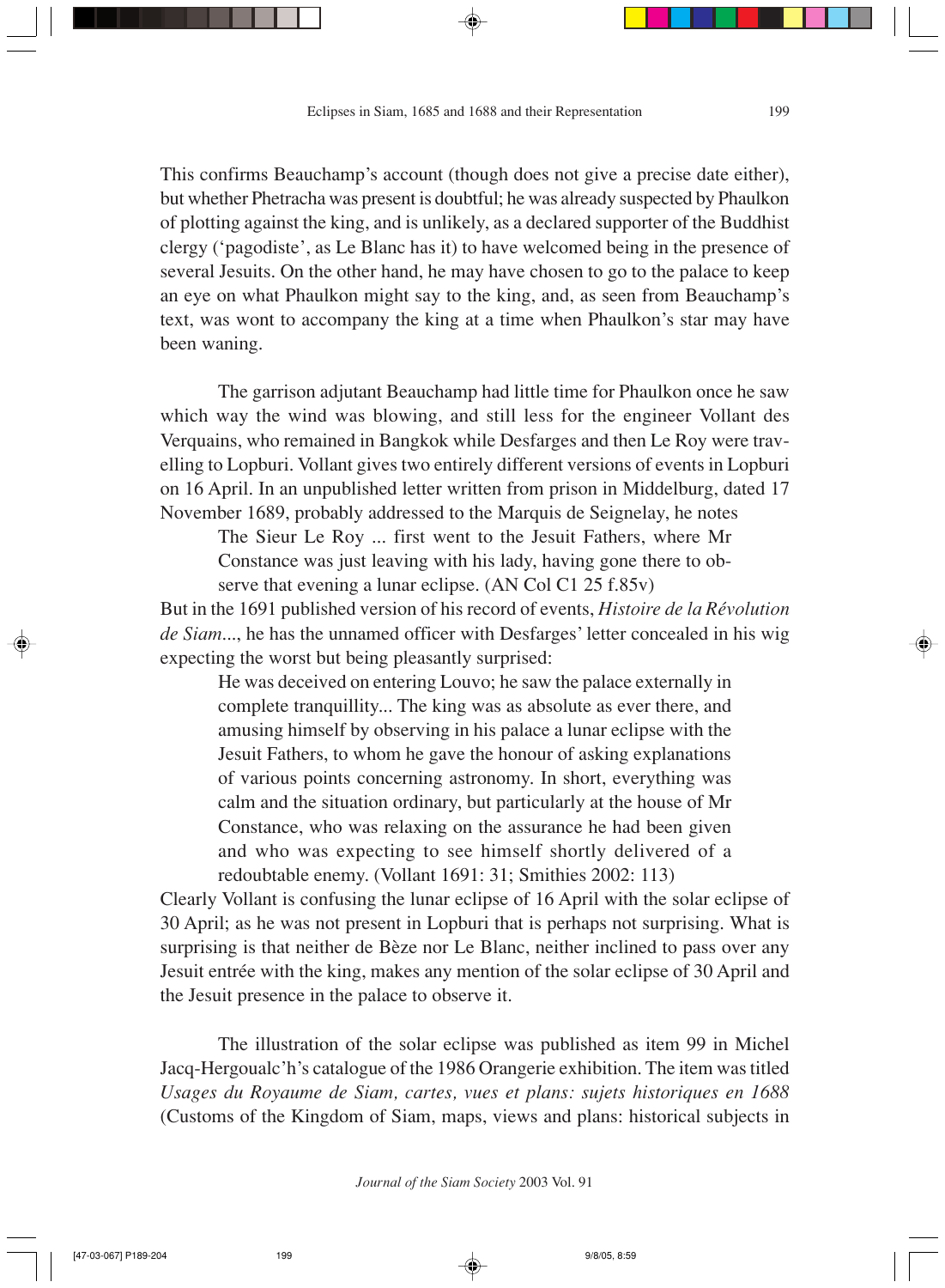200 MICHAEL SMITHIES

1688). Jacq-Hergoualc'h noted it was in 'small folio, and comprised 33 watercolours and two pages of writing, one Chinese, one Persian.' The watercolour shown was listed as number 7, the dimensions were given as 40 x 28.5, and the source the Bibliothèque Nationale in Paris, Cabinet des Estampes, Od. 59.

The catalogue entry went on to comment (in French):

There are numerous similarities between these watercolours and the engravings in the *Voyage de Siam des Pères Jésuites*... published by Tachard in Paris in 1686. When the astronomic observation shown in this watercolour was made, the revolution was a few weeks away; its instigator, Petracha, is shown, as is C. Phaulkon, who talks with the Jesuit Fathers and Phra Narai at his window. Other observations of the same kind took place during the two French embassies, notably of a lunar eclipse on the night of 10-11 December 1685, in the presence, again, of the king. The watercolour (24 x 19) carried a detailed legend... (Jacq-Hergoualc'h 1986: entry 99)

It is perhaps worth considering a little more closely this collection. Dirk Van der Cruysse (1995: 459-462) published in his edition of Choisy's *Journal* as an annex a note on the sixteen colour illustrations concerning Siam appearing in the text between pp.240 and 241. The collection of watercolours reproduced in Van der Cruysse includes, in addition to the eclipse, two scenes, *The Tavoy River between Mergui and Pegu* (number 15), and *The Fortress of Bangkok* (number 16 in the original, misplaced in the Fayard edition to number 6) dealing with events which took place after the coup of May 1688. These were the Tavoy blockade, in which Beauregard and d'Espagnac were captured and from which du Bruant only escaped with difficulty, in June or July 1688 (and not known about by the French in Bangkok or Pondichery until February 1689), and the siege of the Bangkok fort from June to November 1688. The other watercolours deal with Ayutthaya (number 2 the customs house, number 6 the Great Temple, and number 14 the city plan), barges and barge processions (numbers 1, 3, 5); inevitably elephants, their stables, the method of catching them, and fighting with a tiger (numbers 4, 8, 9, 10, 11, 12); and the observatory and church built for the Jesuits (number 13) at Lopburi, though the legend does not indicate the location. This last shows the observatory as a completed structure, which it almost certainly never was, but the church only has its foundations. The original accompanying legends are in each case faithfully reproduced in modern French in Van der Cruysse's annex.

The artist (stylistically there is some unity, and one assumes only one artist is involved) is unlikely to have had access to Beauchamp's manuscript, assembled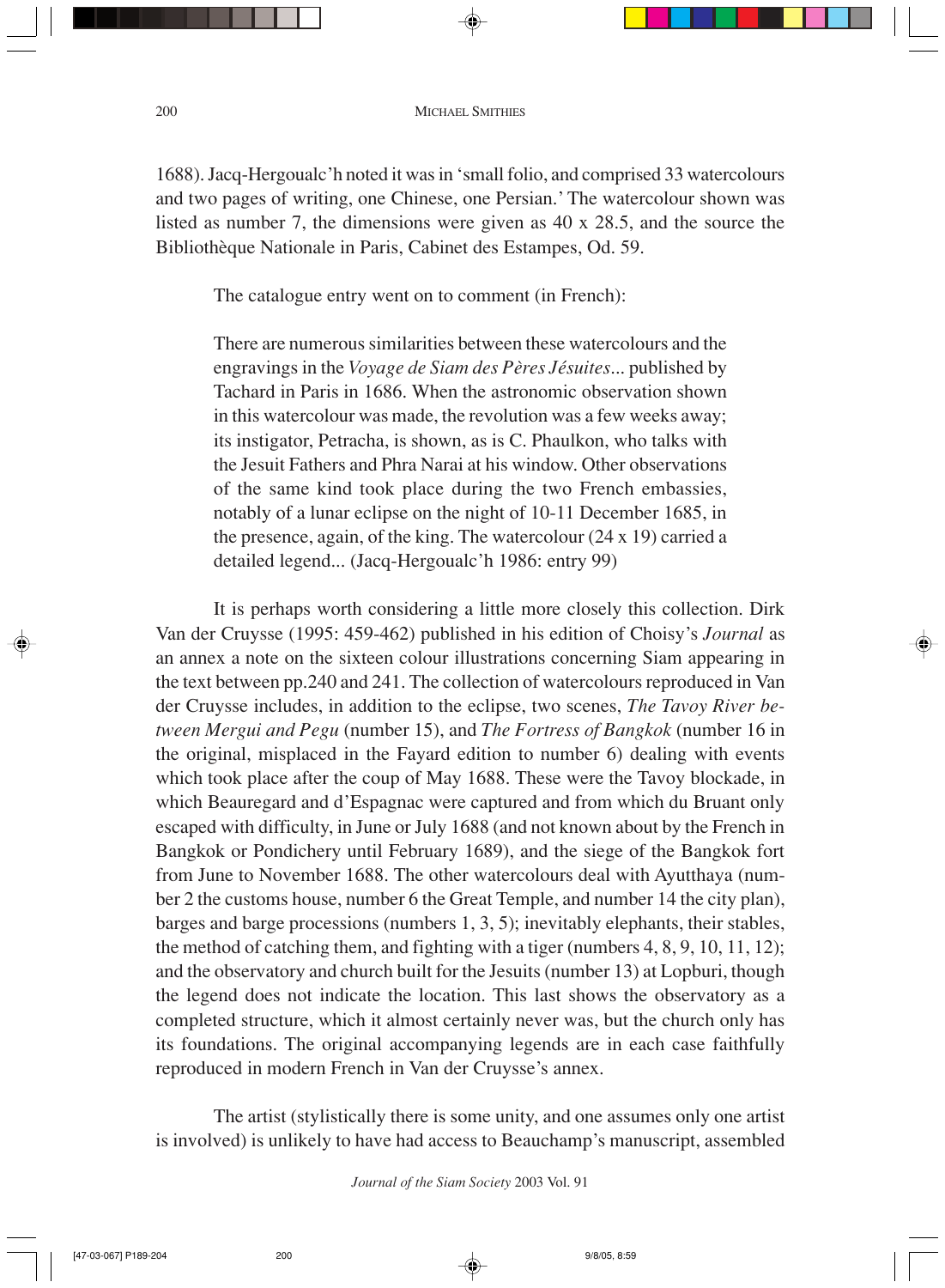#### Eclipses in Siam, 1685 and 1688 and their Representation 201

in the prisons of Middelburg from the end of 1689 (when the garrison adjutant's memory of events might have dimmed), and only published once, in 1861. The watercolour of the solar eclipse, for want of other information, should probably be assumed to be accurate, howsoever surprising the presence of Phetracha may seem.

There remain three further points to be discussed, namely the subjects of the remaining illustrations found in the small folio folder Od.59 in the Cabinet des Estampes in Paris, their dating and authorship.

Seventeen other illustrations exist in Od.59, in addition to the two pages of writing, in fact both Chinese, though the folio contents listing indeed indicates one as being Persian. Number 17 shows the siege of Pondichery by the Dutch in 1693, with two fleets flying Dutch flags drawn up on either side of a fortified settlement bristling with cannons; the detailed caption is written in a crabbed hand, and in a different one at the end appear the words 'Cette prise n'est pas juste et trop grossièrement dessinée...' (This scene is not exact and crudely sketched). Number 18 shows a 'Plan de la Ville et Forteresse de Pondichery'. Numbers 19, 20, 21, 22, 28, 29, 30, 31 all deal with fauna found on the Coromandel Coast (respectively flying cats, catching fish with birds, dancing snakes, hunting birds, a kind of hedgehog, ditto, bats, and an animal yielding musk), in much the same way as so many of the thirty illustrations in Tachard's first *Voyage*... dealt with strange beasts and humans found at the Cape of Good Hope.

Number 23, reproduced in Morgan Sportès' volume, *Ombres Siamoises* (n.d.[?1994]: 53), is entitled 'Catamaron' (sic) and accompanied by a detailed description of the construction of such a craft, without specifying location or date. The watercolour shows a Jesuit being transported on a catamaran across a river or bay, with two seated servants behind him, and in front six rowers, three on each side, wearing pointed conical caps. The scene appears to be on the Coromandel Coast, as catamarans are virtually unknown in Siam.

Number 24 is extremely interesting, showing the 'Jesuit house and garden at Chandernagor... in 1696'; the caption notes 'what can be seen above are clouds of locusts which covered Bengal in 1696 for eight days; these insects ate everything where they landed and to save the gardens one had to bang on frying pans'. This was reproduced in Smithies and Bressan (2001: 123) and is of importance since this was the last resting place of the intrepid Fr Tachard, who, on his virtual expulsion from Pondichery in 1710 by its new governor, went to Changernagor and died there in 1712.

The remaining illustrations no more live up to the title of the collection than the others from numbers 17 on. Number 25 shows an architectural sketch of the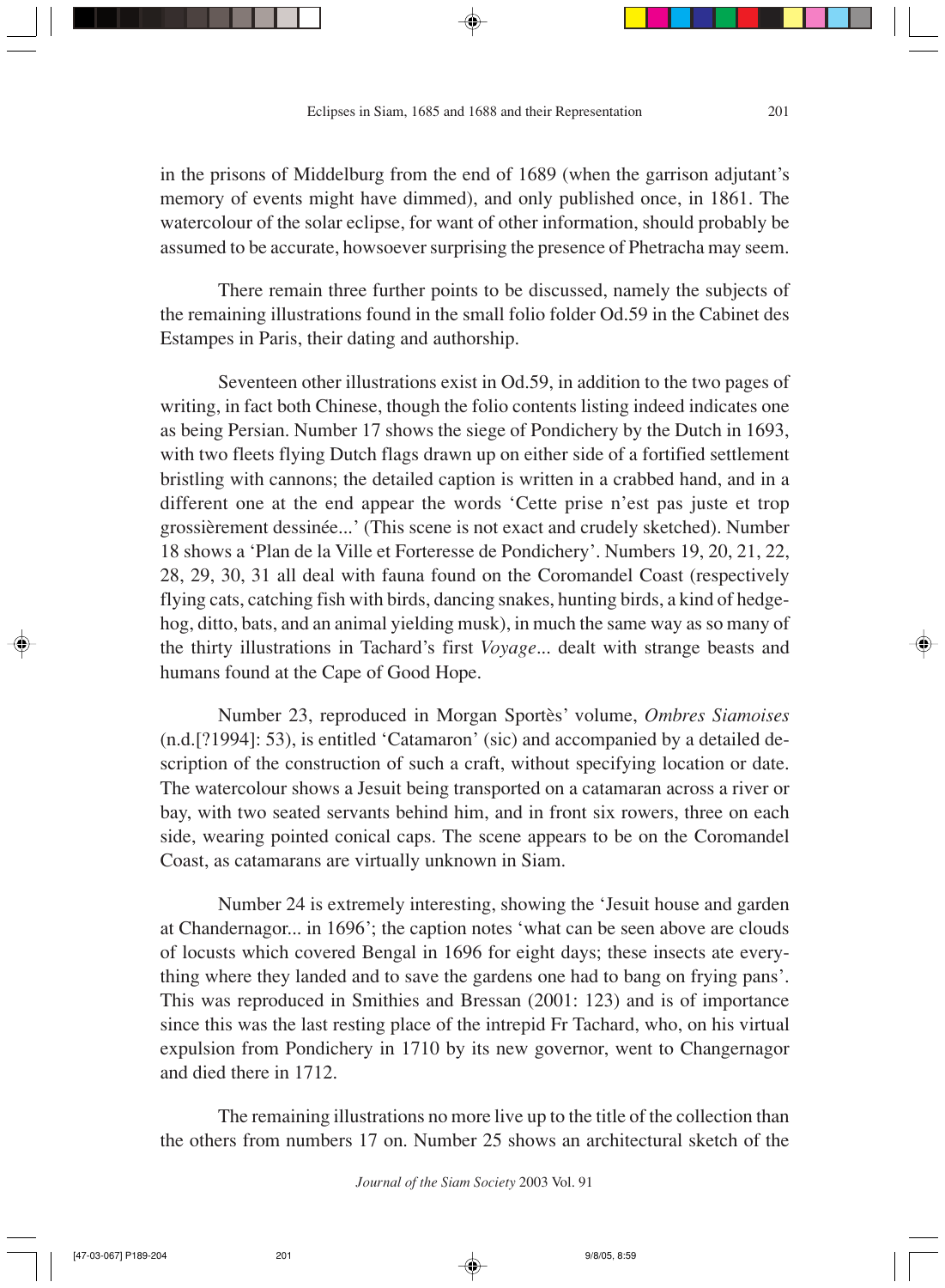façade of the Jesuit church in Chandernagor, number 26 a cross-section of the same church, number 27 gives a plan of the French godown in Bengal, number 32 shows a map of a part of India, and the last, number 33, illustrates the course of the 'River of Ava'.

Known to us are copies of two other watercolours, apparently in the same naïve style, and with similar handwriting in the legends below. Both are of religious subjects: one shows the funeral procession of a Malabar Christian on the Coromandel Coast (bearing two numbers, 11 and 13); the other is divided into two views, the upper one showing the hill 'a short league' from Meliapur<sup>5</sup> on the Cormandel Coast 'in which is found the cave where St Thomas was martyred' and the lower one showing the church of Our Lady two leagues from Meliapur where is found 'the famous cross of St Thomas on which he fell when he was killed' (this sheet is numbered 20, with the numbers 24 and possibly 21 crossed out; it contains no legend). It is not known from which collection these two illustrations are taken; they are not in small folio Od.59.

Jacq-Hergoualc'h (1986) thinks that the barge procession engraving in Tachard's first *Voyage to Siam*... (plate 18), has its source in the naïve watercolour of the event found in Od.59. The occasion was the solemn entry of the French ambassadors into Ayutthaya by barge, and their audience, occurred on 18 October 1685. There is no reason why the artist who painted this event need actually have witnessed it (there were several published descriptions available from 1686), and the watercolour may simply have been another version of an event already illustrated in Tachard's 1686 volume and found in other prints, as in the bilingual engraving by Delsenbach.

If all the watercolours in Od.59 are by the same artist, and if Jacq-Hergoualc'h is correct in attributing the barge procession to the first embassy of 1685, then the artist may have been in the region from 1685 to 1696. But there is nothing in the captions to the illustrations that specifically links any of them to the first French embassy of 1685, and the eclipse scene (number 7), the plan of Ayutthaya (number 14) with its reference to an Augustinian Father being in residence in 1688 in a hermitage shown there, the Tavoy river escapade (number 15), and the siege of Bangkok (number 16) are all specific to 1688. This makes us think that the artist was in fact only present at the time of the second embassy of 1687; he may have been, somewhat improbably, with the French troops, or in the entourage of the envoys, or more likely part of the Jesuit phalanx, though not necessarily a Jesuit himself. The emphasis on the Jesuits in their observatory and church in Louvo

<sup>5</sup> São Tomé de Meliapur is close to Madras, above Pondichery.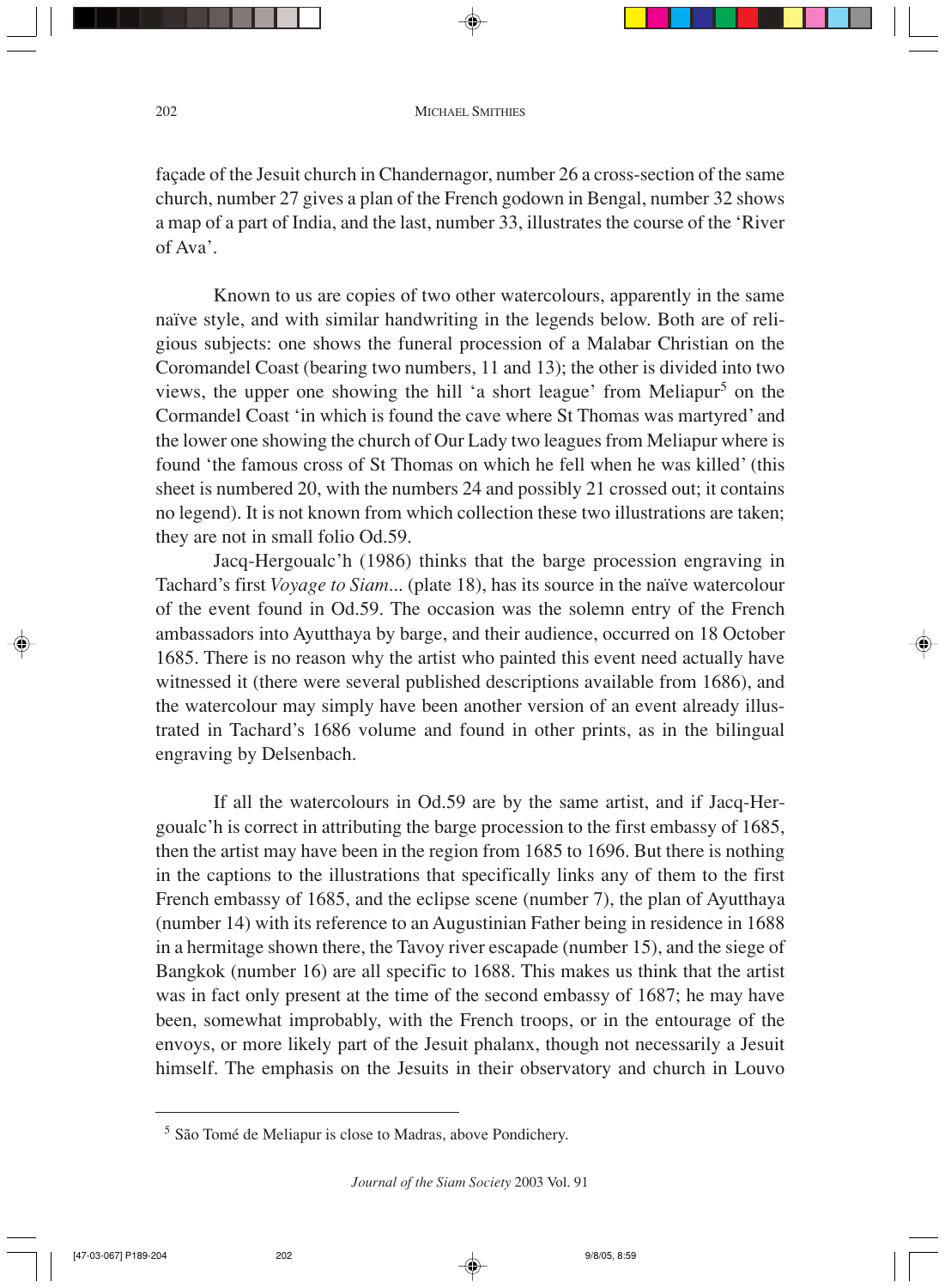(number 13), as well as the solar eclipse, the catamaran scene and the Chandernagor Jesuit house, all point to a keen interest in Jesuit affairs on the part of the artist.

Interestingly, the capture of Pondichery in 1693 and the Jesuit residence in Chandernagor, as well as all the events in Siam except those dealing specifically with 1688 (the solar eclipse, the siege of Bangkok, and the capture of Tavoy), where some imagination seems to have prevailed, involve Tachard. He was present at the elephant hunts in Siam, he was in Pondichery when it was captured by the Dutch (he was taken, with Martin, the governor, and his wife, to Batavia, but Tachard was retained on an offshore island, whereas Martin and party were allowed to go to Chandernagor in Bengal), and as noted he moved to Chandernagor after a conflict with the new governor of Pondichery in 1710. We would certainly not go so far as to propose Tachard was the artist of these illustrations, but it might have been someone in his train: the Jesuit La Breuille comes to mind. A more likely person is Tachard's secretary-assistant Moriset (sometimes Morisot or Moricet), who however was with Tachard in Europe in 1688. At this distance in time, though, we are unlikely to discover the identity of the naïve anonymous watercolourist.

### **Bibliography**

- Anon., *Relation des principales circonstances qui sont arrivées dans la Révolution du Royaume de Siam en l'année 1687* [1688]. BN, Ms Fr. 6105, ff.170r.
- Anon., *Relation de se qui cest pasé [sic] a Louvo, royaume de Siam, avec un abrégé de se qui cest pasé [sic] a bancoq pendant le siege en 1688.* AN Col. C1 24, ff.140r-171r.
- Anon., *Relation succinte [sic] des changements dans le Royaume de Siam en l'année 1688,* AN Col. C1 24, ff.130-139.
- Beauchamp, Major de, *Relation des revolutions de la Cour de Siam*, BN Fr. 8210, ff.506r-570r (said to be by Pinsonneau).
- Bèze, Père de, *Mémoire du Père de Bèze sur la vie de Constance Phaulkon premier minister du roi de Siam, Phra Narai, et sa triste fin,* ed. J. Drans and H. Bernard. Tokyo, Presses Salésiennes, 1947.
- Bouvet, Joachim, *Voiage de Siam du Père Bouvet*, ed. J.C. Gatty. Leiden, Brill, 1963.
- Chaumont, Chevalier de and the Abbé de Choisy, *Aspects of the Embassy to Siam*, 1685, ed. and trans. M. Smithies. Chiangmai, Silkworm Books, 1997.
- Choisy, Abbé de, *Journal of a Voyage to Siam 1685-1686*, ed. and trans. M. Smithies. Kuala Lumpur, Oxford University Press, 1993.
- Choisy, François-Timoléon de, *Journal du Voyage de Siam*, ed. D. Van der Cruysse. Paris, Fayard, 1995.